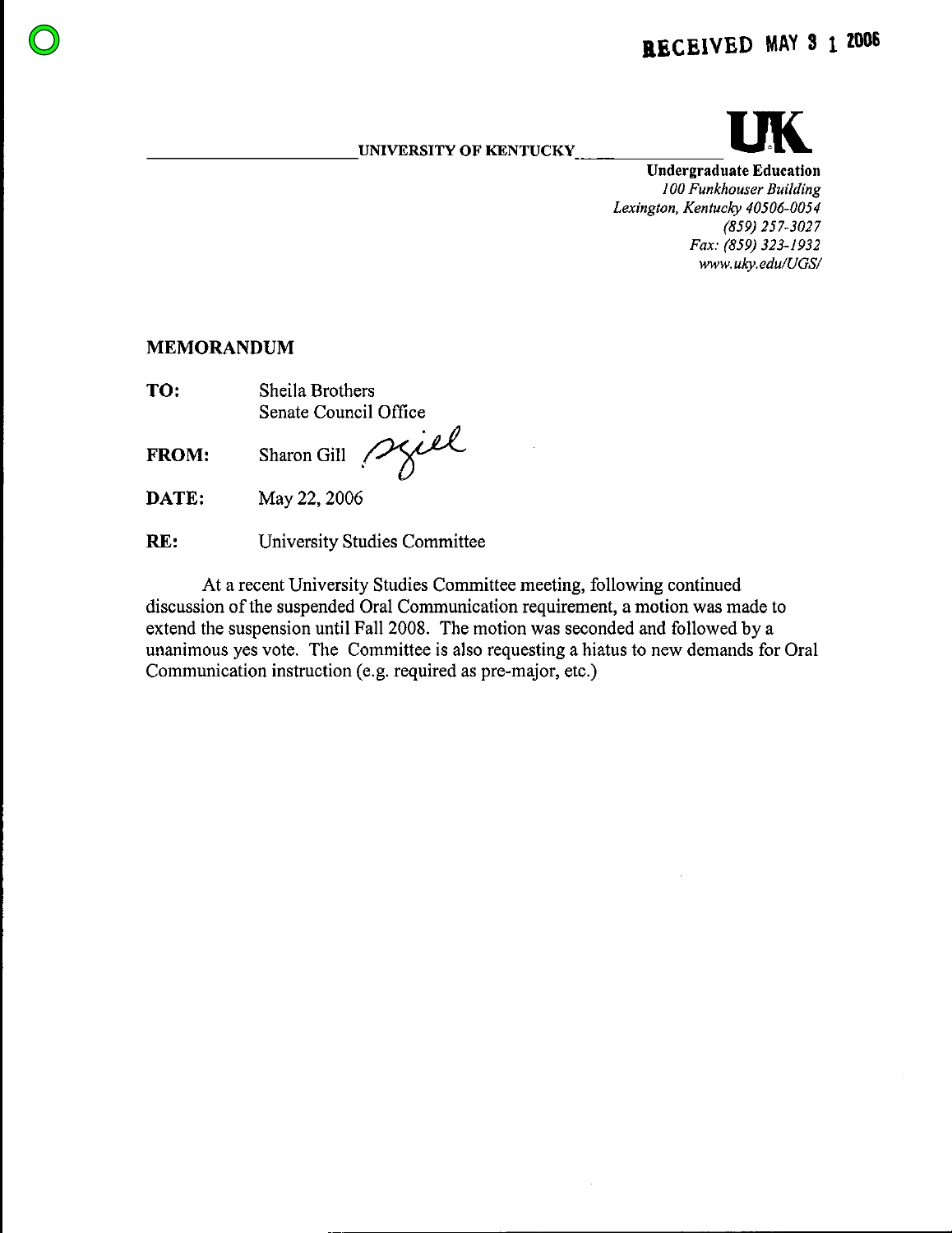## **Brothers, Sheila C**

**From:** Gill, Sharon **Sent:** Thursday, June 08, 2006 4:38 PM **To:** Brothers, Sheila C **Subject:** RE: Univ Stud Cmte Memo Dated 5/22/06

#### Sheila,

We had representatives from Communications meet with us and they are very much in favor of extending the suspension of the oral communication requirement. After discussions with them, Dr. Kraemer put forth a motion to extend the deadline and Jimmy Cathey seconded that motion. The vote was unanimous. Let me know if you require any additional information.

#### *Sharon*

-----Original Message----- **From:** Brothers, Sheila C **Sent:** Thursday, June 01, 2006 4:31 PM **To:** Gill, Sharon **Cc:** Kraemer, Philipp; Tagavi, Kaveh A **Subject:** Univ Stud Cmte Memo Dated 5/22/06

Good afternoon, Sharon. I am writing in regard to the suspension of the oral communications requirement, as communicated in your May 22 memo to me. Because the original suspension was voted on by both the Senate Council and Senate in 2004, this will also need to be presented at live Senate Council and Senate meetings. I anticipate the Senate will be able to vote on this at either the September or October meeting.

Before this can go to either body, I need to have the proposal's documentation, if there is any. There is no mention of who initiated this proposal, nor any information about whether or not College of Communications & Information Studies faculty approved the continued suspension, etc. A brief rationale for this request would also be appreciated.

Please send the back-up paperwork, including a Review and Consultation Summary sheet (blank attached).

Thank you, Sheila

*Sheila Brothers Senate Council Office Coordinator 203E Main Building, -0032 Phone: (859) 257-5872 Fax: (859) 257-8375 sheila.brothers@uky.edu http://www.uky.edu/USC/New*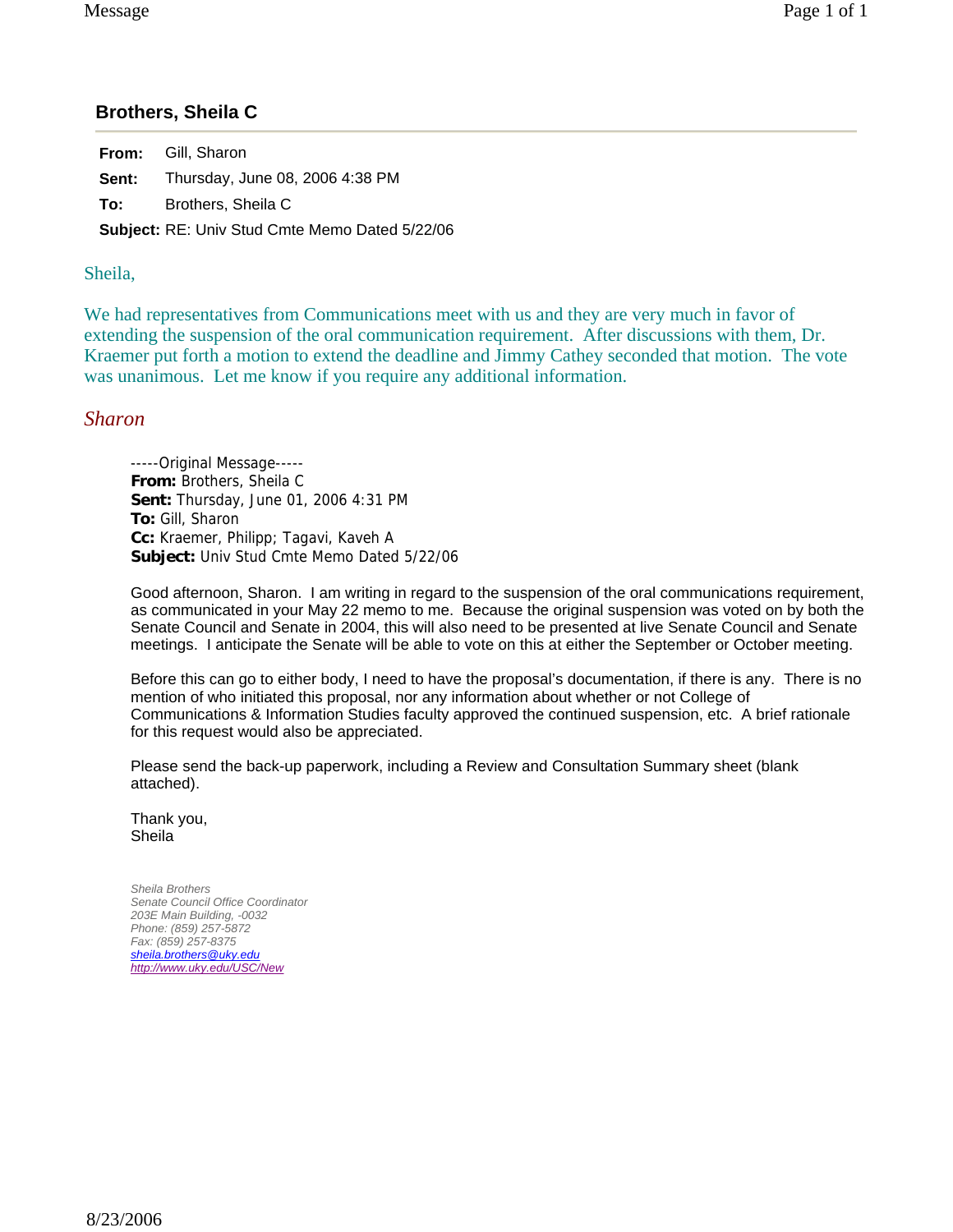

MEMORANDUM

Associate Provost for Undergraduate Education 217 Funkhouser Building Lexington, KY 40506-0054 (859) 257-3027 Fax: (859) 323-1932 www.uky.edu/UGS/

JAN 1 3 2003

Date: January 12, 2004

To: Senate Council

From: Phil Kraemer, Associate Provost for Undergraduate Education  $\mathscr{G}/\mathscr{K}$ 

Re: Proposed Change in USP (Oral Communications)

The USP Committee has spent considerable time discussing the dilemma we face regarding the Oral Communications requirement of USP: an excessive and growing demand for courses that cannot be met. The problem is not merely funding, but rather it includes an insufficient number of qualified instructors to meet the needs of our students. The Department of Communication discussed several options that address this problem with the USP Committee. These proposals were based on thorough and careful analysis that included comparisons with benchmark institutions and best practices. The Department concluded that only one option is tenable, which is to delete the requirement from USP. The attached proposal summarizes the rationale and recommended action. This proposal is supported by majority vote of the USP Committee as well as by Dean David Johnson of the College of Communications and Information Studies.

The Department of Communication intends to continue offering courses that develop oral communication skills, which will satisfy accreditation requirements of several programs that depend on such courses. The University will continue to assess oral communication competencies of its graduates to ensure that all programs develop these skills in our undergraduates.

I would appreciate the opportunity to meet with the Senate Council to discuss this proposal as well as some other important issues pertinent to undergraduate education at UK.